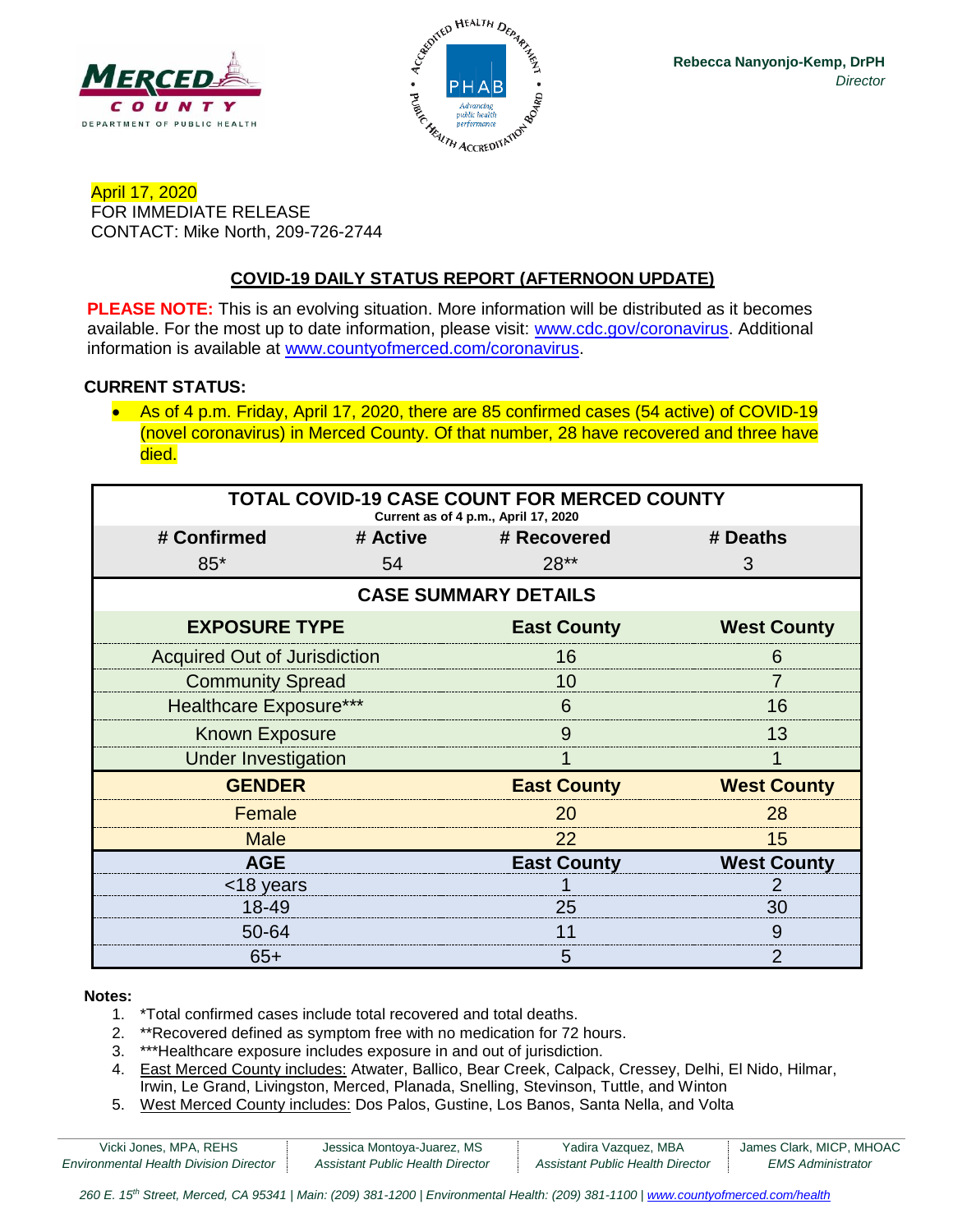• **Community-Specific Reporting:** Due to privacy laws, Merced County had not released a community-specific breakdown of positive cases until Monday, April 13. Due to a relatively low number of positive cases and the size of some of our cities and unincorporated communities, previously releasing those numbers could have been an identifying factor and a breach of patient confidentiality. Furthermore, releasing that type of data could have also created a false sense of security in communities without confirmed cases, leading to greater spread of COVID-19. However, similar to other neighboring counties, Merced County has now reached a high enough case total that patient confidentiality is no longer considered a major risk for communities that have five or more cases. For that reason, we are now releasing community-specific numbers for those that have five or more cases:



*Note: \*Only communities with five or more cases are reported in this graph.*

- Based on information provided by individuals who test positive, Public Health staff will continue to assess risks of exposure and contact any affected individuals.
- Due to privacy laws, the Public Health Department cannot release identifying information related to positive cases.
- In California, there are 28,863 confirmed cases and 1,019 deaths.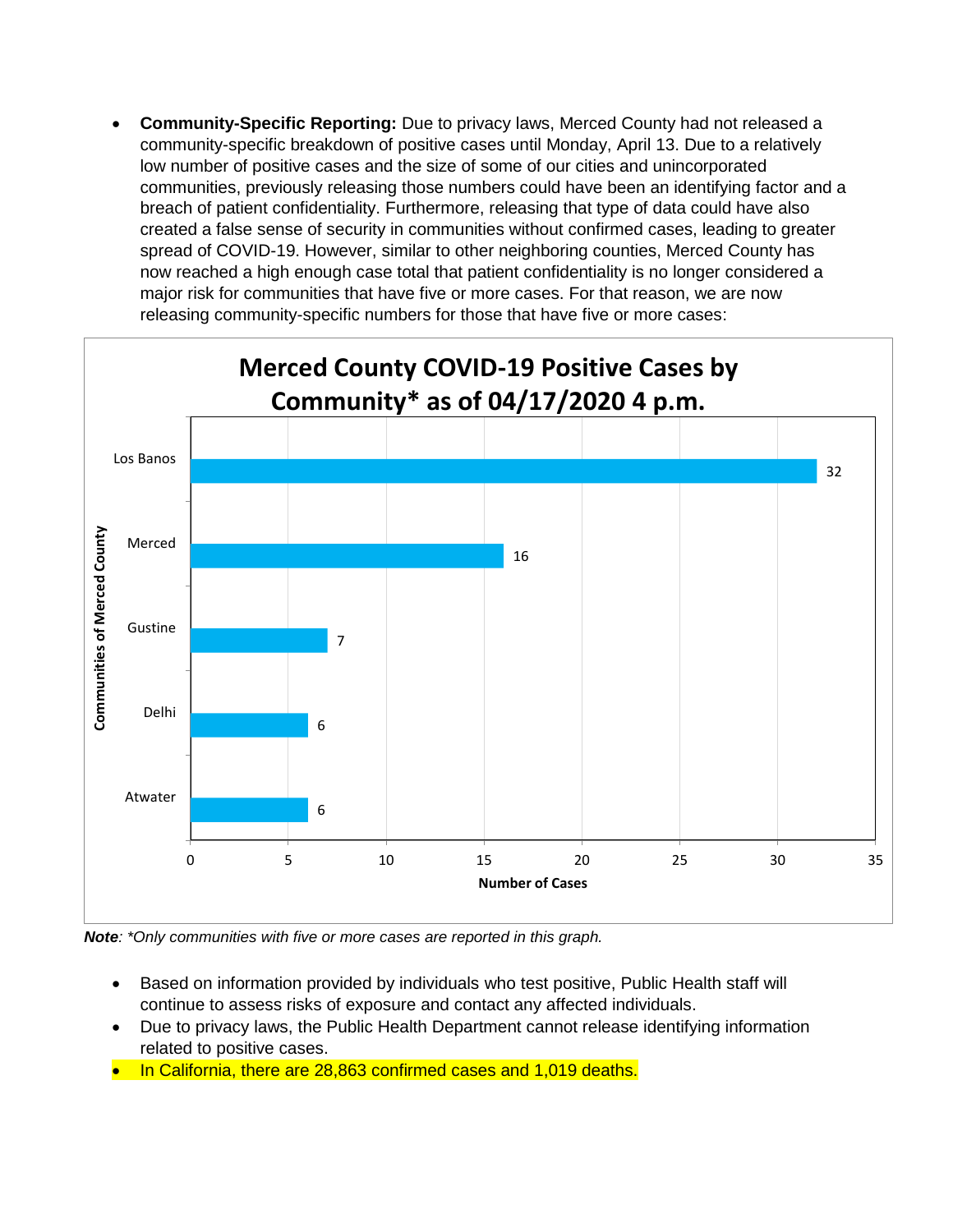## **RECENT ACTIVITIES & UPDATES:**

- Merced County Public Health continues to coordinate with federal, state and local partners to further prepare us for future impacts. This includes working with the California Department of Public Health and the Centers for Disease Control and Prevention to monitor COVID-19.
- In coordination with the Merced County Office of Emergency Services, daily situational status calls continued this week with local government agencies, schools, and healthcare professionals in our community.
- In an effort to promote health and wellness, Merced County Public Health Officials have amended the current Stay-At-Home Order (Order) allowing modified recreation in parks and golf courses. The amended Order is effective immediately and supersedes the prior Order issued on April 8, 2020. The Order:
	- $\circ$  Directs all individuals living in the County to continue to stay at home unless they are providing or receiving essential services;
	- o Directs all businesses and governmental agencies to cease non-essential operations at physical locations in the County;
	- o Prohibits all non-essential gatherings of any number of individuals (including church services and funeral services);
	- o Orders cessation of all non-essential travel; and
	- $\circ$  Restricts access to certain recreation areas (excluding golf courses, walking trails, bicycle paths, and green spaces in parks).
	- o View the full Order at [www.countyofmerced.com/coronavirus](http://www.countyofmerced.com/coronavirus)
- Public Health provided a COVID-19 update to the Board of Supervisors during its regular meeting on Tuesday, April 14. That update can be viewed here: <https://mercedcountyca.new.swagit.com/videos/51813>
- The Merced County COVID-19 information webpage, [www.countyofmerced.com/coronavirus,](http://www.countyofmerced.com/coronavirus) continues to be updated on a daily basis.
- Residential and commercial real estate services, including settlement services, are considered essential critical infrastructure per Merced County Health Order issued on April 8, 2020, number 12, section f, subsection (i), as defined under the category of "Other Community, or Government Based Operations and Essential Functions" by the United States Department of Homeland Security, Cybersecurity and Infrastructure Security Agency (CISA). To view the CISA Memorandum on Identification of Essential Critical Infrastructure Workers during COVID-19 Response visit: [www.cisa.gov/publication/guidance-essential-critical](http://www.cisa.gov/publication/guidance-essential-critical-infrastructure-workforce)[infrastructure-workforce.](http://www.cisa.gov/publication/guidance-essential-critical-infrastructure-workforce) The California Association of Realtors has a website. [www.carcovidupdates.org/,](http://www.carcovidupdates.org/) dedicated to providing COVID-19 related information and resources for real estate agents, home buyers, home sellers and renters. The following resources, and more, are available:
	- o Guidelines for Real Estate Best Practices During COVID-19: [www.carcovidupdates.org/best-practices-guidelines?src=redalert](http://www.carcovidupdates.org/best-practices-guidelines?src=redalert)
	- o Information on recent news items that could impact real estate transactions and resources to help agents navigate transactions during the California coronavirus outbreak: [www.carcovidupdates.org/your-transactions](http://www.carcovidupdates.org/your-transactions)
	- o Resources: [www.carcovidupdates.org/resources](http://www.carcovidupdates.org/resources)
- Merced County hosted a "Small Business Resources" webinar Thursday, April 16, covering resources currently available to small business owners and non-profit organizations amidst the COVID-19 pandemic.
	- $\circ$  For those unable to attend the webinar, a recording will soon be posted to [www.countyofmerced.com/coronavirus](http://www.countyofmerced.com/coronavirus) under the "video" tab as well as [www.facebook.com/MercedCounty.](http://www.facebook.com/MercedCounty)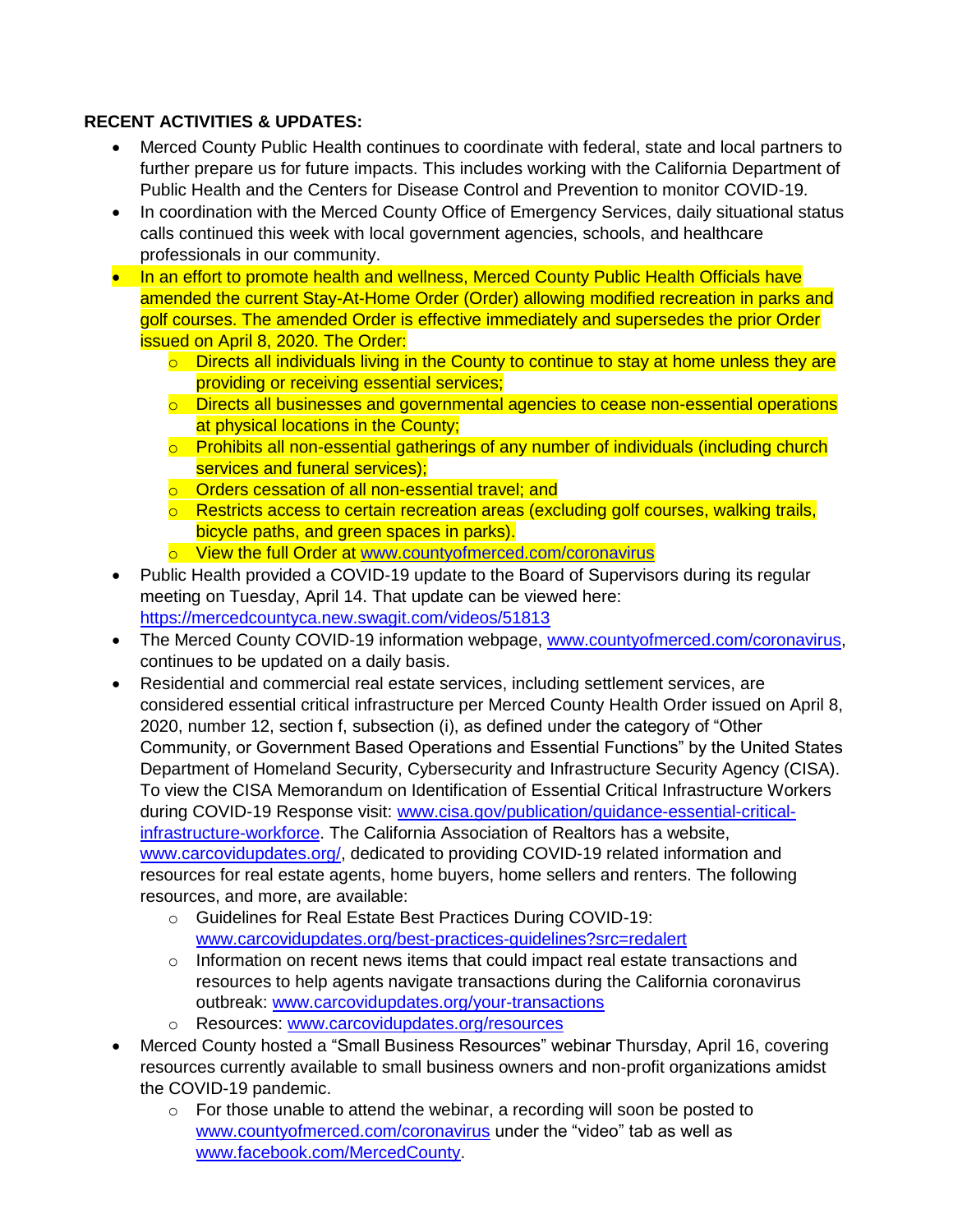- In response to the most recent Health Order from the Merced County Public Health Officer, the Merced County Library ended its "Curb Side Pick-Up" program Wednesday, April 15 in order to further encourage people to stay at home and limit public contact. The Library is encouraging the public to utilize the many online library services available at [www.countyofmerced.com/library.](http://www.countyofmerced.com/library) The Merced County Library has extended all due dates for materials currently checked out and has suspended late fees until the end of the COVID-19 pandemic.
- The Merced County Office of Emergency Services and Merced County Department of Public Health proclaimed a local and public health emergency March 13 in order to help address the outbreak. The Board of Supervisors ratified those actions during a March 16 special meeting.
- On March 19, Governor Gavin Newsom announced Executive Order N-33-20, asking California residents to stay at home. On March 20, Merced County's Health Officer also issued an Order directing County residents to remain in their places of residence except to perform or receive essential services.
- The Merced County Public Health Department Operations Center was opened Jan. 27, 2020 (82 days) in order to prepare for COVID-19 in and around our community. The Merced County Emergency Operations Center is activated at a Level 1.

# **COVID-19 TESTING UPDATE:**

- Within the public health system, every person who has met CDC criteria for severe disease within Merced County has been tested. Testing has been limited across the state of California, as noted multiple times by state officials as a barrier to response.
- Public Health is actively identifying other methods to enhance testing capability for providers throughout the community and increase testing county-wide. We will continue to be notified should positive tests come through either system (public health or commercial).
- In late March, Merced County opened two "mobile specimen collection sites" for COVID-19 in order to streamline testing capabilities. Initially, there will be two collection days per week, one on the westside of the County, and one on the eastside of the County. Each site will remain open for four hours per day. Additional hours per day and days per week may become more frequent if supply and personnel availability increase.
	- o **PLEASE NOTE**: Use of these mobile specimen collection sites are by appointment only, and you must have a prescription from a physician and prior approval from the Merced County Department of Public Health. If you do not have a provider and have symptoms call 209-381-1180 for a phone consultation. Anyone without prior approval will not be tested. Locations will be provided to clients once appointments are made. Call 209-381-1180 for more information.

### **COVID-19 SYMPTOMS AND PRECAUTIONS:**

- Coronavirus symptoms include: mild to severe respiratory illness, fever, cough and difficulty breathing. If symptoms develop, individuals should stay at home to limit exposure to others.
- Anyone who has had contact with a person with possible COVID-19 infection and has the above symptoms should call his/her local health department/health care provider immediately.
- Do not go to your provider's office without calling ahead. Do not call 911 for suspected COVID-19 unless you are having a medical emergency.
- During the flu season, there are steps you can take to protect your health and the health of those around you:
	- o Wash your hands regularly with soap and water for 20 seconds.
	- o Avoid touching your eyes, nose, or mouth with unwashed hands.
	- o Avoid close contact with people who are sick.